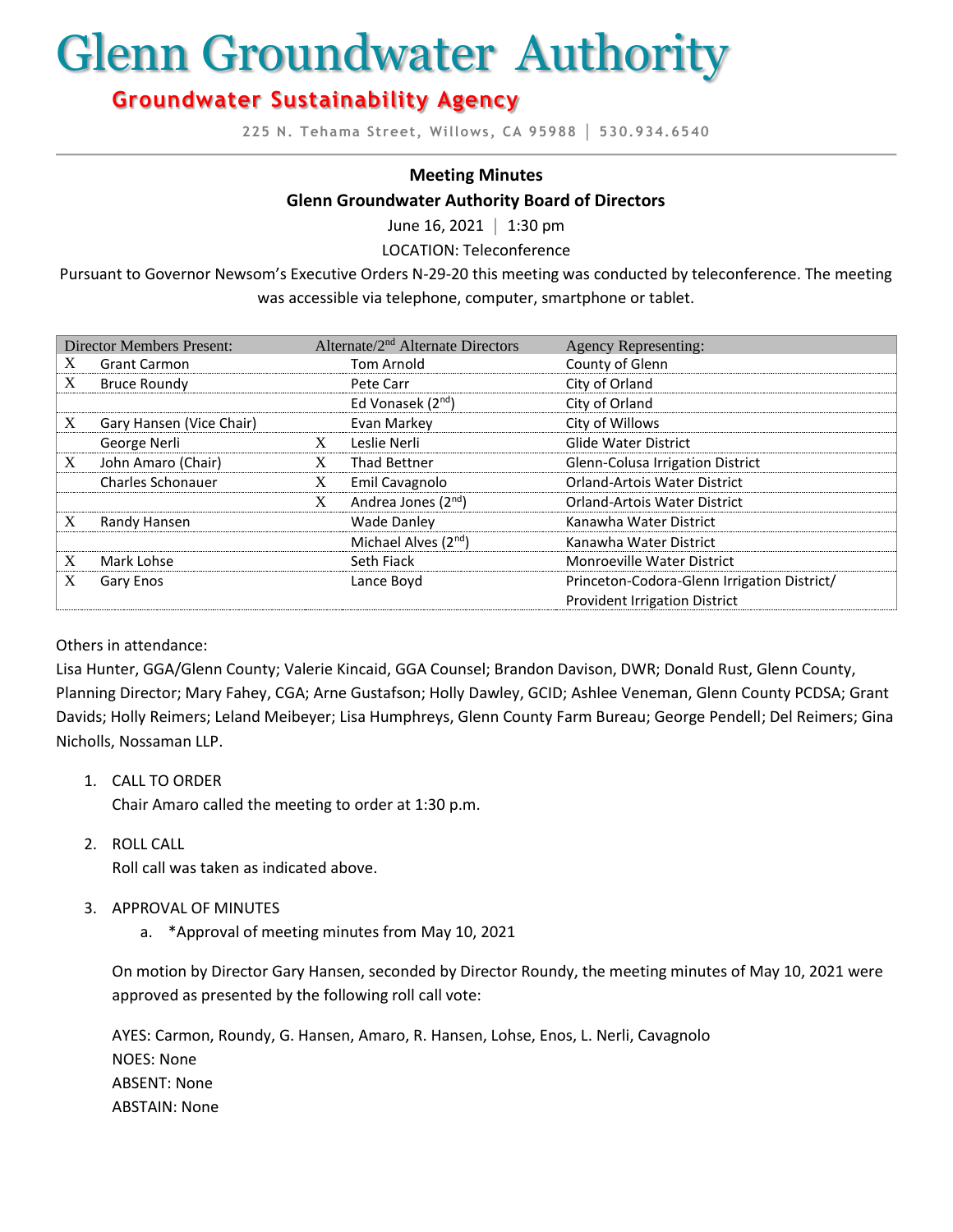- 4. PERIOD OF PUBLIC COMMENT No comments were presented or heard.
- 5. STAFF UPDATES
	- Glenn Groundwater Authority (GGA) Program Manager, Lisa Hunter, stated a notice from the Colusa Groundwater Authority (CGA) had been received noting minor adjustments to the Colusa Subbasin boundary.
	- Ms. Hunter pointed members to the Golden State Management Authority trainings and the updates to Assembly Bill 754 relating to the possible extension of the January 2022 Groundwater Sustainability Plan (GSP) deadline contained in the Program Manger Report.
	- Ms. Hunter further stated she attended the Northern California Water Association Groundwater Taskforce meeting and the Glenn County Drought Task Force Ad Hoc Committee meeting at the invitation of the County on behalf of GGA, and encouraged board members to contact her if interested in participating in future meetings.
	- Ms. Hunter announced the next Board meeting will likely be in-person and she will reach out to Board members for coordination.
	- Ms. Hunter stated a part time employee, Brooke Davis, has been hired to assist the County's Water Resources Division, who may also in turn be assisting the GGA.
- 6. FINANCIAL REPORT
	- a. \*Review and accept Monthly Activities Report.
	- b. \*Review and consider approval of claims.
	- No comments or questions were heard for either item referenced above.

On motion by Director Enos, seconded by Director Roundy, it was ordered to accept the Monthly Activities report as presented by the following roll call vote:

AYES: Carmon, Roundy, G. Hansen, Amaro, R. Hansen, Lohse, Enos, L. Nerli, Cavagnolo NOES: None ABSENT: None ABSTAIN: None

On motion by Director Carmon, seconded by Director Gary Hansen, it was ordered to approve the claims as presented by the following roll call vote:

AYES: Carmon, Roundy, G. Hansen, Amaro, R. Hansen, Lohse, Enos, L. Nerli, Cavagnolo NOES: None ABSENT: None ABSTAIN: None

- 7. BUDGET AD HOC COMMITTEE REPORT
	- a. Receive report and recommendations from Budget Ad Hoc Committee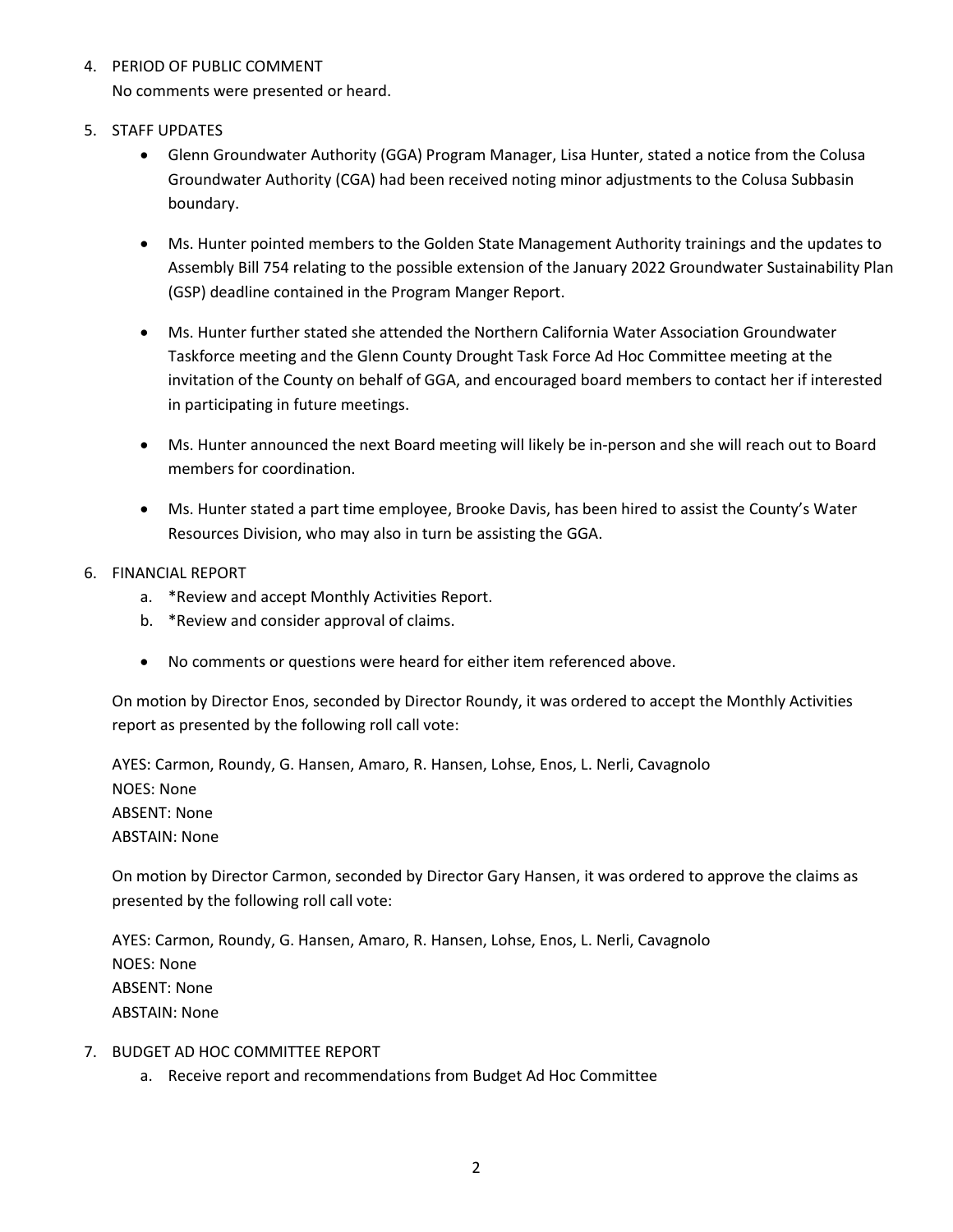• Director Gary Hansen stated the committee met June 2, 2021 and noted the proposed budget reduced amounts for legal services and professional services, and the committee is recommending leaving the operations fee at \$1.50 per acre since the reserve budget account is healthy. Director Carmon stated the committee may not be able to keep the same fee next year, but every effort was made as a gesture of good faith to keep costs as low as possible for landowners. Director Leslie Nerli stated a new fee study would be needed once the GSP is implemented and agreed with Director G. Hansen and Director Carmon's comments.

# 8. GLENN GROUNDWATER AUTHORITY OPERATIONS FEE

- a. \*Adopt the Glenn Groundwater Authority Operations Fee per acre for Fiscal Year 2021/2022.
- b. \*Adopt Resolution 2021-001 Authorizing the County to Collect Property-Related Fees on the County Tax Roll and Indemnification of the Collecting Agency.
- c. \*Authorize the Program Manger to complete or direct the completion of all tasks necessary for the completion of the submittal packet to the Glenn County Department of Finance.
- Chair Amaro introduced the item. Gina Nicholls spoke on behalf of western Glenn County residents that she represents who oppose the Glenn Groundwater Authority Operations Fee per Acre, stating it is excessive, against the California Constitution, and opposed the structure of the fee being based on a per acre basis as unfair. Ms. Nicholls further stated these concerns have been presented for more than a year and requested the Board vote not to approve the fee. No further comments were heard.

On motion by Director Gary Hansen, seconded by Director Randy Hansen, it was ordered to **adopt the Glenn Groundwater Authority Operations Fee of \$1.50 per acre** for Fiscal Year 2021/2022 by the following roll call vote:

AYES: Carmon, Roundy, G. Hansen, Amaro, R. Hansen, Lohse, Enos, L. Nerli, Cavagnolo NOES: None ABSENT: None ABSTAIN: None

On motion by Director Enos, seconded by Director Cavagnolo, it was ordered to **adopt Resolution 2021-001 Authorizing the County to Collect Property – Related Fees on the County Tax Roll and Indemnification of the Collecting Agency** by the following roll call vote:

AYES: Carmon, Roundy, G. Hansen, Amaro, R. Hansen, Lohse, Enos, L. Nerli, Cavagnolo NOES: None ABSENT: None ABSTAIN: None

On motion by Director Carmon, seconded by Director Leslie Nerli, it was ordered to **authorize the Program Manager to complete or direct the completion of all tasks necessary for the completion of the submittal packet to the Glenn County Department of Finance** by the following roll call vote:

AYES: Carmon, Roundy, G. Hansen, Amaro, R. Hansen, Lohse, Enos, L. Nerli, Cavagnolo NOES: None ABSENT: None ABSTAIN: None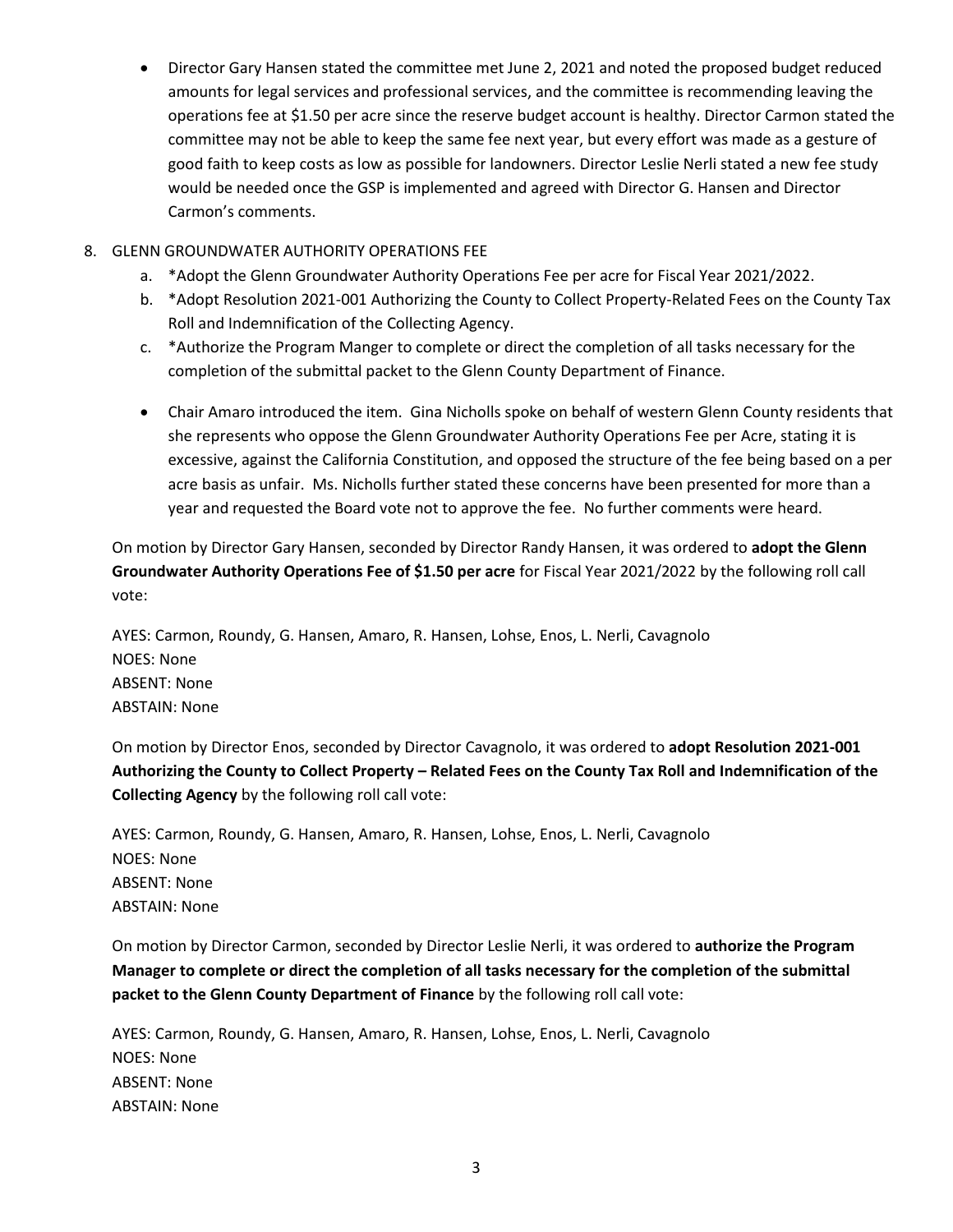# 9. FISCAL YEAR 2020/2021 BUDGET

- a. \*Consider approval of the Fiscal Year 2021/2022 Glenn Groundwater Authority Budget
- No comments or questions were heard for this item.

On motion by Director Leslie Nerli, seconded by Director Enos, it was ordered to approve the Fiscal Year 2021/2022 Glenn Groundwater Authority Budget as presented by the following roll call vote:

AYES: Carmon, Roundy, G. Hansen, Amaro, R. Hansen, Lohse, Enos, L. Nerli, Cavagnolo NOES: None ABSENT: None ABSTAIN: None

# 10. FISCAL YEAR 2019/2020 ANNUAL AUDIT

- a. \*Consider approval of the CliftonLarsonAllen LLP Engagement Letter to provide services to complete the Fiscal Year 2020-2021 Annual Audit following Counsel review and authorize the Program Manager or Chairman to execute the agreement.
- Ms. Hunter stated CliftonLarsonAllen (CLA) conducted the GGA's first audit and this would be the third year thereafter and, though another vendor may be chosen, staff recommends continuing to work with the current vendor for consistency purposes. Director Roundy asked what the metric was for the \$500 increase for services from last year, whereby Ms. Hunter stated the fee for service was provided in the initial proposal and the engagement letter is consistent with the proposal.

On motion by Director Gary Hansen, seconded by Director Roundy, it was ordered to approve the CliftonLarsonAllen LLP Engagement Letter following Counsel review and authorize the Program Manager or Chairman to execute the agreement by the following roll call vote:

AYES: Carmon, Roundy, G. Hansen, Amaro, R. Hansen, Lohse, Enos, L. Nerli, Cavagnolo NOES: None ABSENT: None ABSTAIN: None

# 11. COLUSA SUBBASIN GROUNDWATER SUSTAINABILTY PLAN

- a. Receive update on Plan development, activities, and outreach.
- b. Receive update on GSP Development Grants (Proposition 1 and Proposition 68).
- c. Receive update on Project Agreements.
- d. \*Consider CGA/GGA Joint TAC recommendations on Sustainable Management Criteria for Groundwater Levels
- e. \*Consider CGA/GGA Joint TAC recommendations on Sustainable Management Criteria for Water Quality
- f. \*Consider CGA/GGA Joint TAC recommendations on Sustainable Management Criteria for Depletions of Interconnected Surface Waters
- g. Discussion on Management Areas
- Ms. Hunter directed members to the GSP Development Status Update memo provided by Davids Engineering and the Administrative Record spreadsheet with comments relating to GSP development (no new general comments) and GSP chapter review.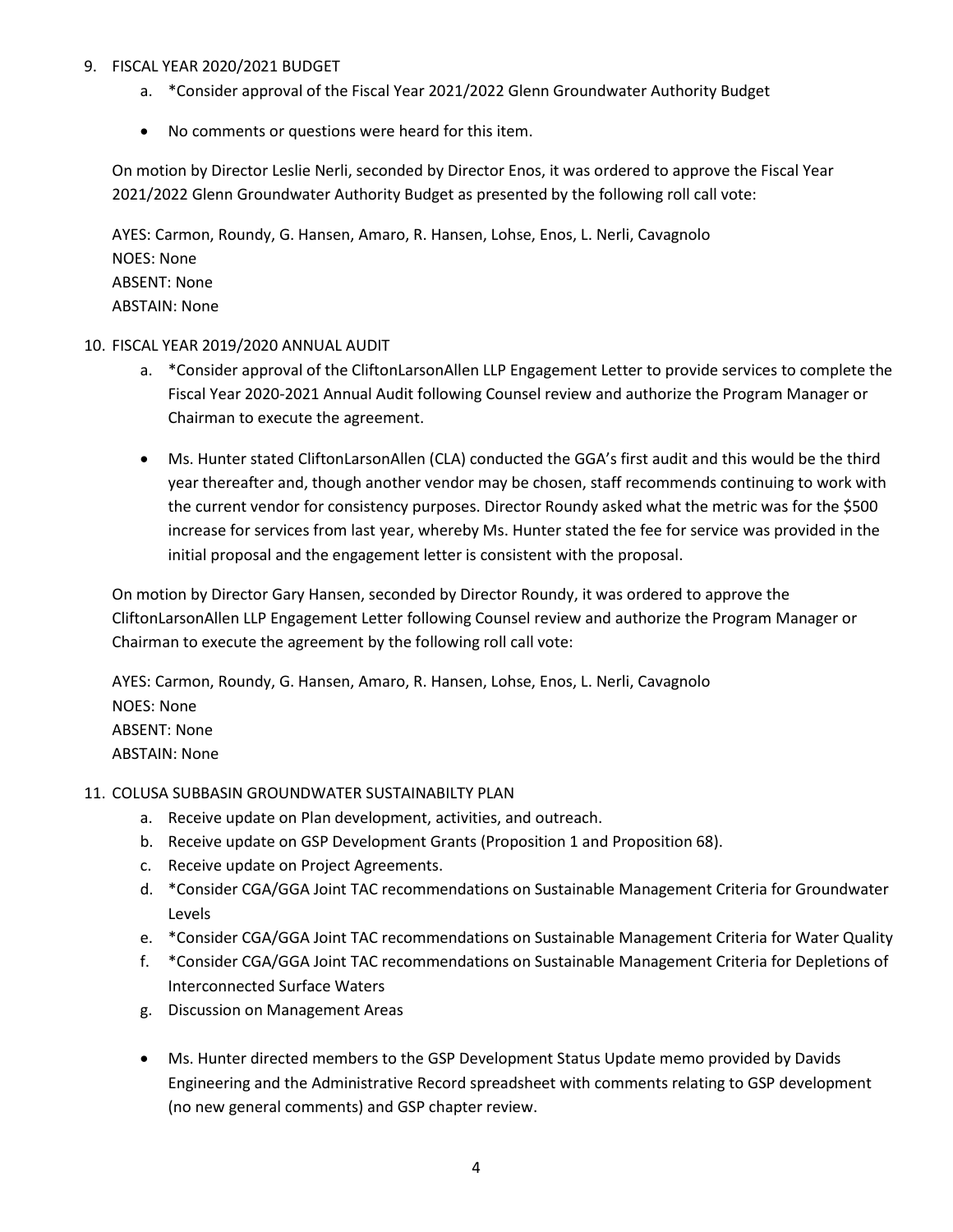- Ms. Hunter stated draft chapters 5 and 6 of the Groundwater Sustainability **Plan** will be released July 16, 2021 and a public workshop will be hosted in late July or early August. This will likely be an in-person workshop and staff is researching possible venues.
- Ms. Hunter encouraged continued communication with member agencies to facilitate the GSP adoption process late this year.
- Ms. Hunter reviewed the funds expended and funds remaining for the **GSP Development Grants (Proposition 1 and Proposition 68)**
- Ms. Hunter provided updates on the **Project agreements**, stating a contract amendment will be required in the Davids Engineering agreement to correct an error and to adjust the task budgets to more adequately represent where the funds are needed.
- Ms. Hunter announced six sites for the **Well Monitoring Pilot Program** have been selected, three of which are in the GGA area. The technical team is conducting site analysis to ensure each well is appropriate for the program; five have been inspected and are moving forward with one final inspection pending.
- Ms. Hunter reviewed the **Projects and Management Actions** solicitation deadlines and submittal process moving forward.
- Chair Amaro introduced Item 11-d. Ms. Hunter and Ms. Kincaid thanked the TAC members and consultant team for all of their efforts and engagement. Chair Amaro encouraged the Board to review as many TAC meetings as possible.

A motion was made by Director Leslie Nerli to adopt **Sustainable Management Criteria for Groundwater Levels** as recommended by the CGA/GGA TAC as presented. The motion was seconded by Director Randy Hansen and passed by the following roll call vote:

AYES: Carmon, Roundy, G. Hansen, Amaro, R. Hansen, Lohse, Enos, L. Nerli, Cavagnolo NOES: None ABSENT: None ABSTAIN: None

• Chair Amaro introduced Item 11-e.

A motion was made by Director Enos to adopt the **Sustainable Management Criteria for Water Quality** as recommended by the CGA/GGA TAC as presented. The motion was seconded by Director Gary Hansen and passed by the following roll call vote:

AYES: Carmon, Roundy, G. Hansen, Amaro, R. Hansen, Lohse, Enos, L. Nerli, Cavagnolo NOES: None ABSENT: None ABSTAIN: None

• Chair Amaro introduced the Item 11-f. Director Nerli spoke in appreciation of the TAC and the amount of time and level of engagement.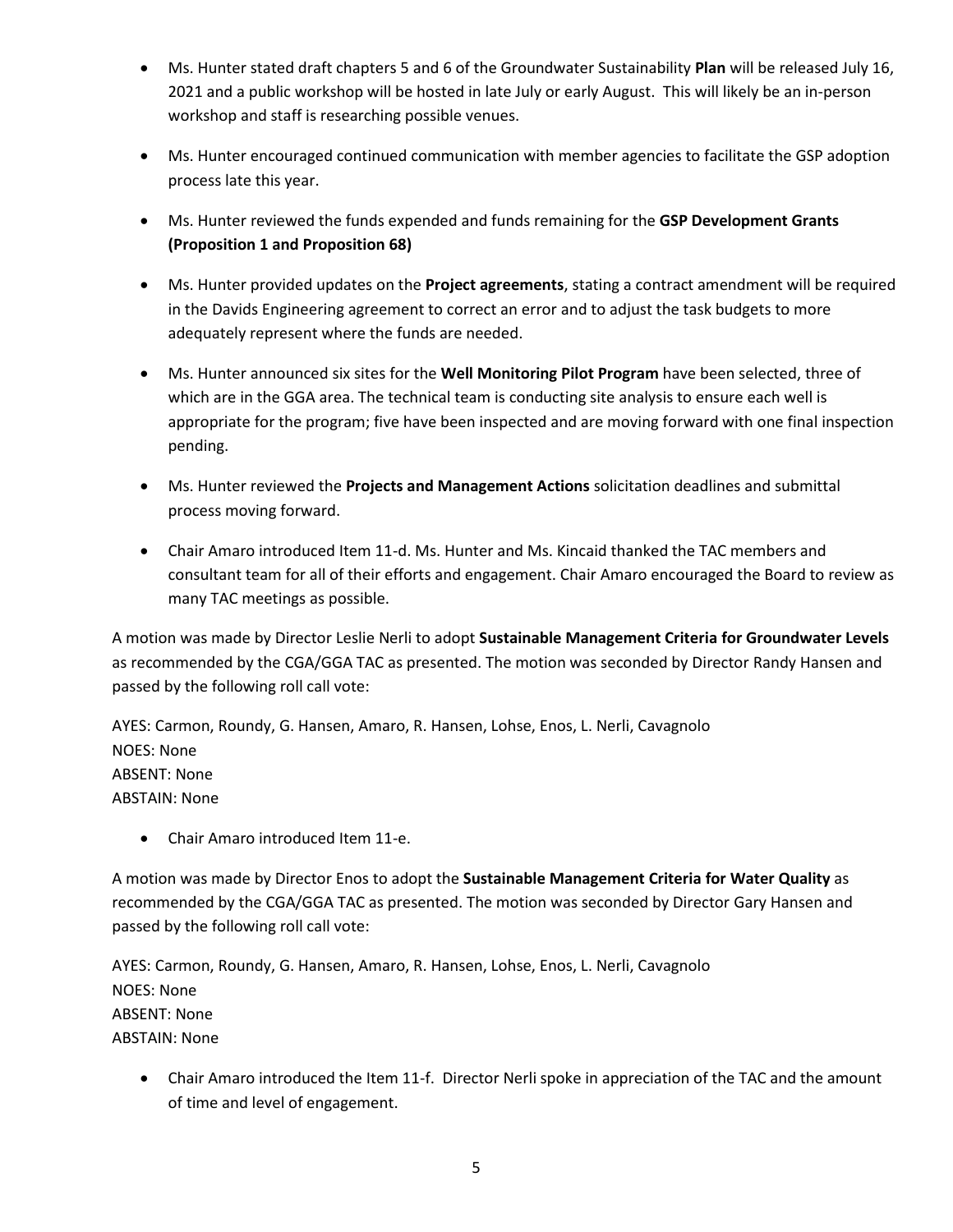A motion was made by Director Randy Hansen to adopt the **Sustainable Management Criteria for Depletions of Interconnected Surface Waters** as recommended by the CGA/GGA TAC as presented. The motion was seconded by Director Enos and passed by the following roll call vote:

AYES: Carmon, Roundy, G. Hansen, Amaro, R. Hansen, Lohse, Enos, L. Nerli, Cavagnolo NOES: None ABSENT: None ABSTAIN: None

• Ms. Hunter stated there are no new updates for **Item 11.g Management Areas** and recommended removing this topic as a standing agenda item. Directors Nerli, Carmon, Enos, Roundy and Gary Hansen spoke in favor of removing this item from future agendas.

# 12. INTER-BASIN COORDINATION

- a. Receive an update and provide input on Inter-basin Coordination effort in the Northern Sacramento Valley
- Ms. Hunter shared a presentation and stated the importance of inter-basin coordination as certain issues in one basin may affect others and that there may be joint projects of shared interest such as new wells and monitoring networks. Ms. Hunter reviewed the eleven subbasins that are part of the Northern Sacramento Valley coordination effort and what the coordination efforts have been to date. She further stated that long term efforts are being strategized to assist in the GSP implementation process, and reviewed the draft coordination framework pillars/options.
- Director Randy Hansen asked if the GGA has to have agreements in place before plan submission to DWR, whereby Ms. Hunter stated an official coordination agreement is not required since the GGA is working on a single GSP for the Colusa Subbasin with the CGA, which Valerie Kincaid clarified and also discussed.
- Directors Carmon, Roundy and Gary Hansen spoke complimentarily of the inter-basin coordination efforts to date.

# 13. COMMITTEE UPDATES

- a. 2021/2022 Budget Ad Hoc Committee
- b. Executive Committee
	- i. CGA/GGA Joint Executive Committee
- c. Multi-Benefit Recharge Pilot Project Ad Hoc Committee
- d. Stakeholder Engagement Committee
- e. Technical Advisory Committee (TAC)
- The Budget Ad Hoc Committee provided their report during Item 7 and no further information was shared.
- Chair Amaro stated the Executive Committee, Multi-Benefit Recharge Pilot Project Ad Hoc Committee and the Stakeholder Engagement Committee have not met and have no reportable updates.
- Director Cavagnolo reviewed the forethought and decision criteria used by the TAC and how this year has impacted the decision making. He also thanked the consultant team for their hard work and recommendations.